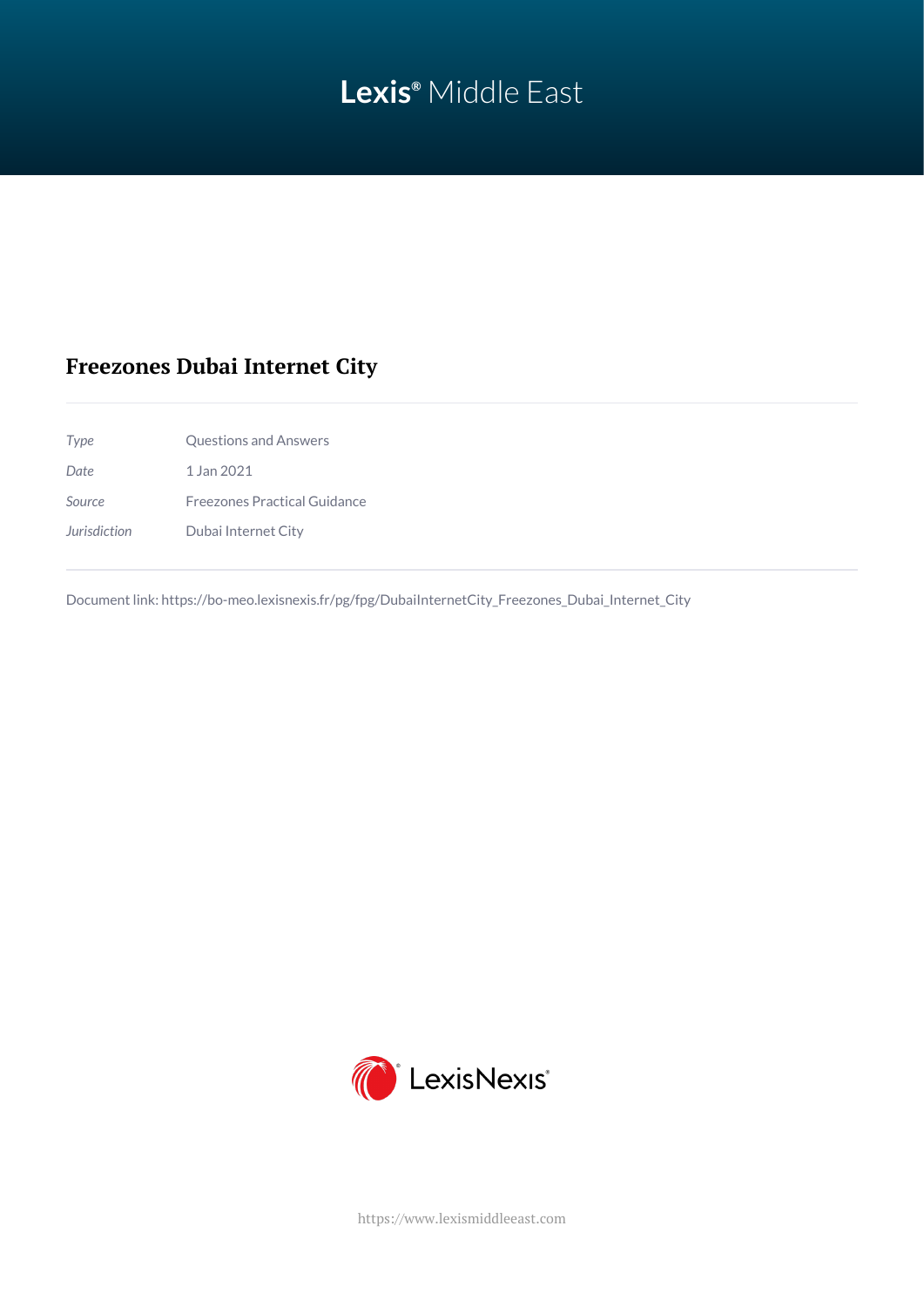## **Table of contents**

| 4. What are the key areas of UAE and Emirate legislation businesses operating in this freezone must still comply with? What   |  |
|-------------------------------------------------------------------------------------------------------------------------------|--|
| 5. What are the key UAE and Emirate onshore agencies a business operating in this freezone would need to register or comply   |  |
|                                                                                                                               |  |
|                                                                                                                               |  |
|                                                                                                                               |  |
|                                                                                                                               |  |
|                                                                                                                               |  |
|                                                                                                                               |  |
|                                                                                                                               |  |
|                                                                                                                               |  |
|                                                                                                                               |  |
|                                                                                                                               |  |
| 15. Are there any specific rules governing when moveable property in removed from the freezone area or transferred into the   |  |
|                                                                                                                               |  |
| 17. Is there any specific ongoing regulation or monitoring of firms operating as particular types of company by this freezone |  |
|                                                                                                                               |  |
|                                                                                                                               |  |
|                                                                                                                               |  |
|                                                                                                                               |  |
|                                                                                                                               |  |
|                                                                                                                               |  |
|                                                                                                                               |  |
|                                                                                                                               |  |
|                                                                                                                               |  |
|                                                                                                                               |  |
| 28. What environmental requirements must construction companies building in this freezone consider, e.g. form of building,    |  |
|                                                                                                                               |  |
|                                                                                                                               |  |
|                                                                                                                               |  |
|                                                                                                                               |  |
|                                                                                                                               |  |
|                                                                                                                               |  |
|                                                                                                                               |  |

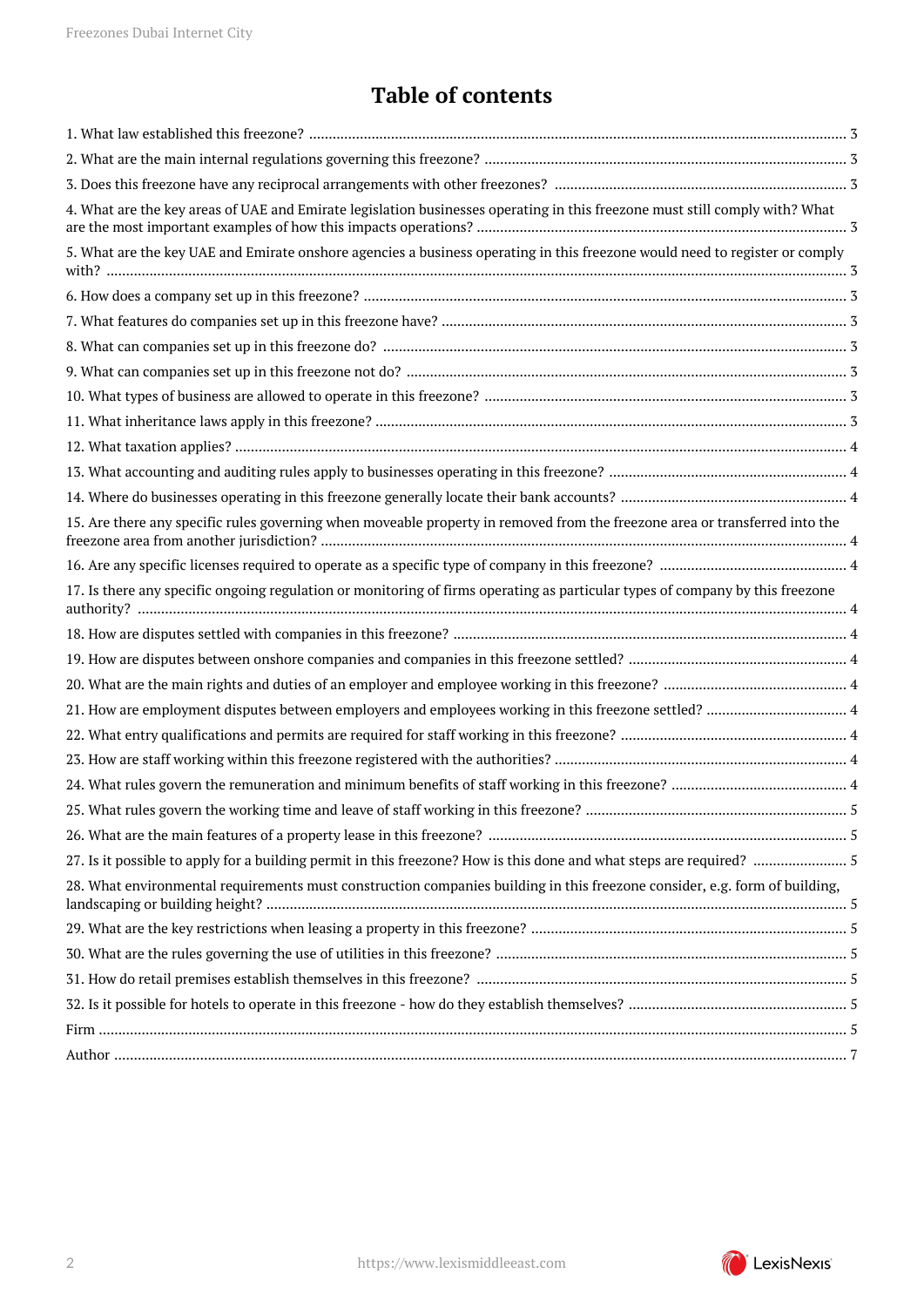## <span id="page-2-0"></span>**1. What law established this freezone?**

This freezone was established by Dubai Law No. 1/2000 issued on 29 January 2000.

#### <span id="page-2-1"></span>**2. What are the main internal regulations governing this freezone?**

The regulations governing the Dubai Creative Clusters (DCC) were the Dubai Technology and Media Free Zone Companies Regulations 2003.

In 2016, the Dubai Creative Clusters Private Companies Regulations were issued to replace the 2003 Regulations.

#### <span id="page-2-2"></span>**3. Does this freezone have any reciprocal arrangements with other freezones?**

There are presently no arrangements between this freezone and other freezone areas. However, it is now much easier to transfer a visa to and from the Dubai Multi Commodities Centre.

#### <span id="page-2-3"></span>**4. What are the key areas of UAE and Emirate legislation businesses operating in this freezone must still comply with? What are the most important examples of how this impacts operations?**

DCC regulations and laws govern DCC companies, but when these laws and regulations are silent, Federal Law No. 2/2015, The UAE Commercial Company Law, will apply. Other laws the DCC needs to comply with includes Federal Law No. 11/1992, the UAE Commercial Transactions Law, and Federal Law No.18/1993, The UAE Civil Procedure Code. Federal Law No. 9/1992 has been amended and is now Federal Law No. 10/2014.

## <span id="page-2-4"></span>**5. What are the key UAE and Emirate onshore agencies a business operating in this freezone would need to register or comply with?**

For legal and administrative transactions and procedures, including issues relating to visas and immigration, DCC companies will usually directly deal with the DCC Authorities.

#### <span id="page-2-5"></span>**6. How does a company set up in this freezone?**

Initially, there is a pre-approval required where the business proposal will be reviewed, including the business's documentation and details of the shareholders and other departments. When granted pre-approval, a lease agreement for business premises will be entered into.

The DCC legal and financial department will then review the documentation for final approval. An invoice will then be issued by the DCC for the registration and licensing of the entity which will include the office rent. The license will be granted only once the invoice has cleared and receipt of the entire share capital is received (in the case of limited liability companies).

The documentation required to register a company within the free zone includes: details and passport copies of the shareholder, manager, and director, the company incorporation certificate, the business plan, a NOC, MAA, share capital proof, resolution for incorporation, and bank reference letter.

#### <span id="page-2-6"></span>**7. What features do companies set up in this freezone have?**

Foreign investors usually adopt a business establishment by opening a branch office or incorporating a limited liability company as the business can be 100% foreign owned, therefore the company can take full control of the business as there is not the UAE sponsor requirement. The DDC is known for its excellent location and strong legal framework. Additionally, the free zone is appealing as it offers 100% repatriation of capital and profits and is exempt from corporate tax and customs duty.

#### <span id="page-2-7"></span>**8. What can companies set up in this freezone do?**

The types of businesses permitted to operate within the freezone are divided into four categories: Information and communication technology (ICT), education, science and media. These are further sub-divided into:

- ITC Cluster: Dubai Outsource Zone and Dubai Internet City
- Media Cluster: Dubai Media City, International Production Zone and Dubai Studio City
- Education Cluster: Dubai International Academy City and Dubai Knowledge Village.
- Science: Dubiotech and Embark, Healthcare City.

#### <span id="page-2-8"></span>**9. What can companies set up in this freezone not do?**

All entities carrying out business in the DCC should hold a license of authorisation and function as per the license.

#### <span id="page-2-9"></span>**10. What types of business are allowed to operate in this freezone?**

A limited liability company, a branch office of a foreign company, or a branch office of a UAE company and freelancing.

#### <span id="page-2-10"></span>**11. What inheritance laws apply in this freezone?**

The laws of the UAE govern the DCC. The Shari'a principle of inheritance will apply to Muslim individuals and the heir to the estate of a non-Muslim can request the court to enforce the laws of succession of the deceased's home country. The Court can also apply Shari'a to non-Muslims.

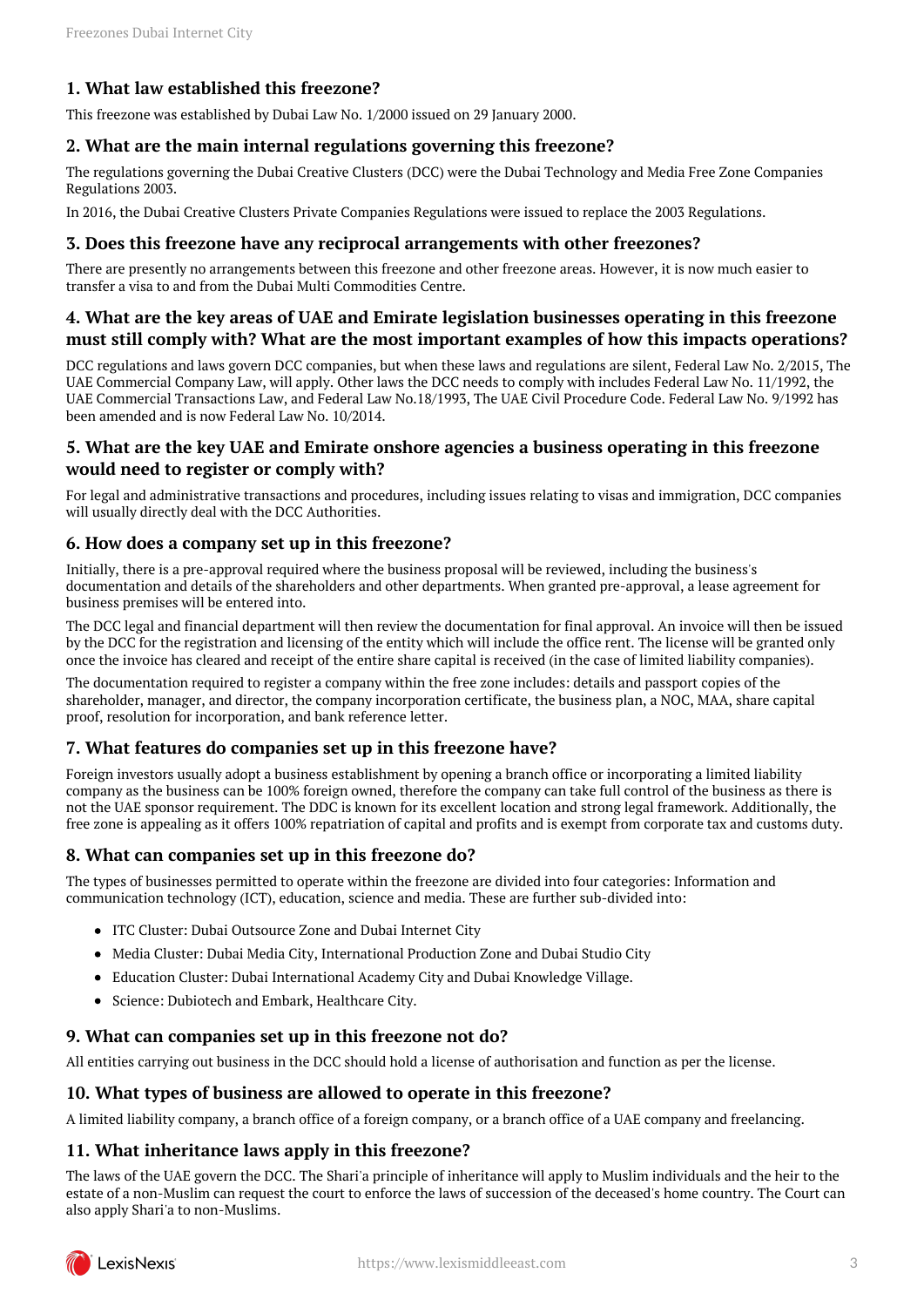## <span id="page-3-0"></span>**12. What taxation applies?**

Under Article 17 of Dubai Law No. 15/2014, all legal entities registered in the DCC are exempt from all taxes including income tax. There is no record kept of the transfer of capital, profits earnt and wages. The DCC also offers a fifty year tax holiday even if a new tax is introduced onshore.

## <span id="page-3-1"></span>**13. What accounting and auditing rules apply to businesses operating in this freezone?**

All legal entities operating in the DCC should have updated account and finance records. For a limited liable company, accounts should be audited by an accounting firm which is duly licensed and authorised under Dubai laws.

### <span id="page-3-2"></span>**14. Where do businesses operating in this freezone generally locate their bank accounts?**

A business functioning in the DCC locates their bank account in the Emirate of Dubai.

## <span id="page-3-3"></span>**15. Are there any specific rules governing when moveable property in removed from the freezone area or transferred into the freezone area from another jurisdiction?**

The transfer and movement of any goods is governed by Dubai Customs.

## <span id="page-3-4"></span>**16. Are any specific licenses required to operate as a specific type of company in this freezone?**

The license type will depend on the business activity applied for. For an onshore limited liability company, there might be a requirement to open a branch office.

## <span id="page-3-5"></span>**17. Is there any specific ongoing regulation or monitoring of firms operating as particular types of company by this freezone authority?**

There may be specific permissions required from the federal or local authorities. For instance, a restaurant will need approval from the Dubai Municipality Dubai Control.

## <span id="page-3-6"></span>**18. How are disputes settled with companies in this freezone?**

Disputes arising in this freezone are dealt with by the Courts of Dubai. Unless there is an agreement between both parties to resolve the dispute via an alternative method such as arbitration.

#### <span id="page-3-7"></span>**19. How are disputes between onshore companies and companies in this freezone settled?**

Disputes arising in this freezone are dealt with by the Courts of Dubai. Unless there is an agreement between both parties to resolve the dispute via an alternative method such as arbitration.

#### <span id="page-3-8"></span>**20. What are the main rights and duties of an employer and employee working in this freezone?**

The DCC has its own set of rules governing the relationship between an employer and employees, supplementary to UAE labour laws. Federal Law No. 8/1980, The UAE Labour Law, is the main piece of legislation with regulations for the functioning of employment rights and relationships in the DCC. Federal Law No. 8/1980, The UAE Labour Law, compels an employer to enter into a contract with an employee. The employment contract will contain the details of work, such as working hours, wages, the type of work, allowances, leave, salary, etc. The employer is obliged to meet the minimum requirements for pay, working hours, wages, allowances, etc. In return, the employee is required to work and carry out his duties under the contract and as requested by the employer.

#### <span id="page-3-9"></span>**21. How are employment disputes between employers and employees working in this freezone settled?**

Disputes arising between employers and employees are usually handled by an expert team of DCC mediators. However, the DCC does not hold itself responsible for any resolution that takes place between the parties. If DCC mediators are not successful in resolving a dispute, they will issue the claimant with a letter to refer the matter to the labour court.

## <span id="page-3-10"></span>**22. What entry qualifications and permits are required for staff working in this freezone?**

In most cases, employers will assist their employees in obtaining the required permits to work in the DCC. If the employee is an expatriate, the employee will need to be sponsored to work in the freezone legally. The employer will need to enter into a personal secondary agreement with the DCC, after which, the DCC will sponsor the employer's staff on his behalf. Employees who are not sponsored by the DCC require an employment visa sponsored by the DCC and a DCC ID card to legally work in the freezone.

## <span id="page-3-11"></span>**23. How are staff working within this freezone registered with the authorities?**

<span id="page-3-12"></span>The standard application form and fees for each application have to be complied with by the employer. After receiving a permit to enter, the applicant undertakes a medical test and a medical certificate will be issued. An application then has to be made for a residence visa which is attached to the employee's passport allowing the employee to reside and work in the DCC legally.

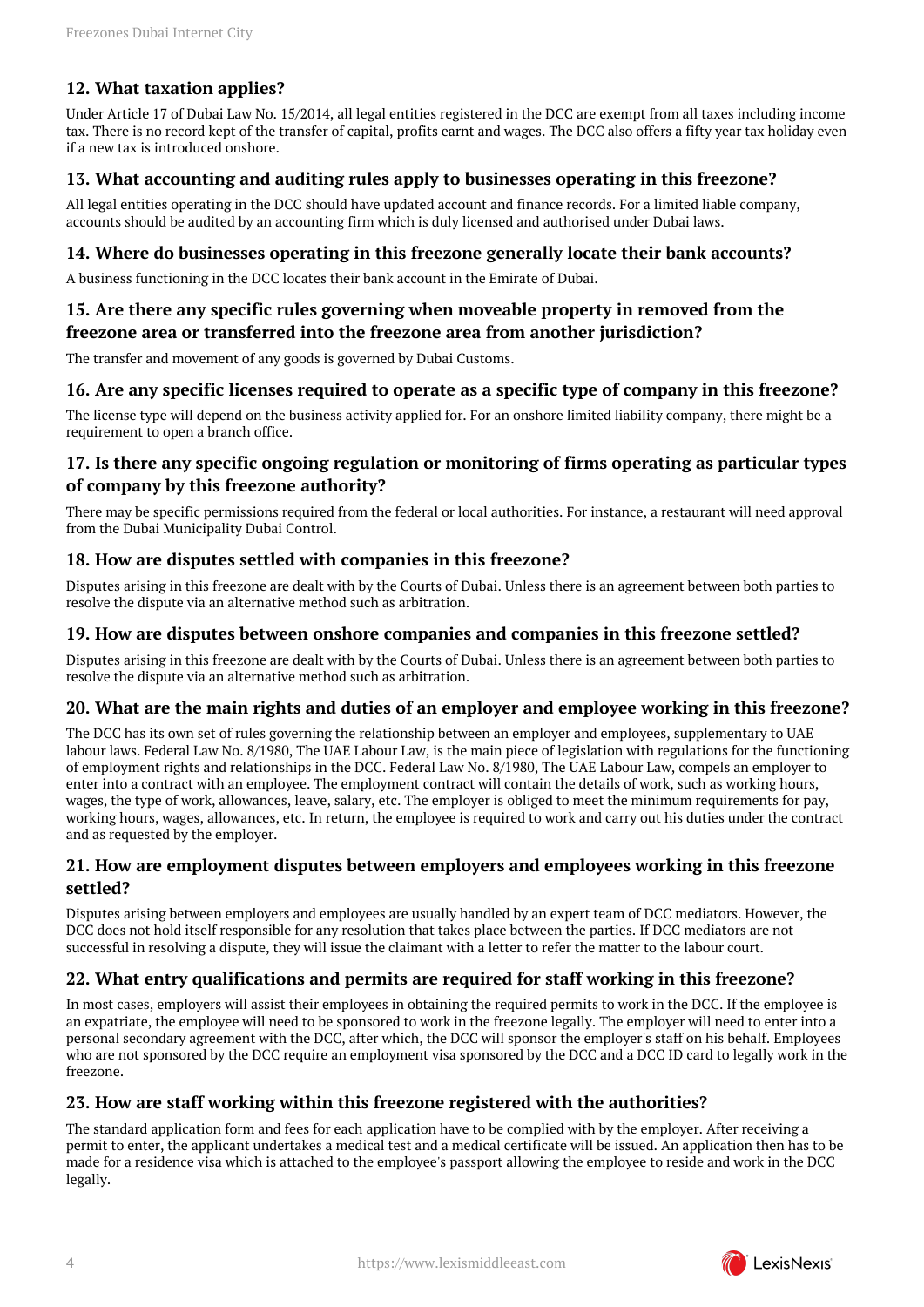## **24. What rules govern the remuneration and minimum benefits of staff working in this freezone?**

There is no mandatory remuneration or benefits the employer has to provide his employees with. However, it is common practice for employers to provide their staff with at least the minimum wage and allowances for housing and transportation. If the employee is terminated, then the employer should make provisions for the employee to return to his home country, except if the employee is moving to a new employer in the UAE. DCC rules and Federal Law No. 8/1980, The UAE Labour Law, state that the employer must arrange for a medical card and all other necessary costs.

## <span id="page-4-0"></span>**25. What rules govern the working time and leave of staff working in this freezone?**

Under Federal Law No. 8/1980, The UAE Labour Law, working hours should not exceed 48 in a week (40 hours if a 5-day working week) and 8 in a day (except in the case of industries with the required permission from the authorities). An employer must allow his staff to take an hour break for food, rest, and prayers after every five working hours. Working hours should be flexible and adhere to Ramadan and summer working hours for certain industries. Pregnant women are entitled to 45 days paid leave, and half paid leave if service is less than one year. There is a further allowance of 100 days unpaid in the case of sickness due to pregnancy.

After one year of service, employees are entitled to 30 days leave annually. After six months in the first year, an employee is entitled to two days annual leave per month. All employees are entitled to 90 days sick leave per year of which 15 days are fully paid leave and 30 days half paid.

## <span id="page-4-1"></span>**26. What are the main features of a property lease in this freezone?**

There are a variety of rental spaces made available by the DCC such as office space, retail space, etc. A lease can be for a single unit or multiple stories. The activity of the company will play a role in the type of property available.

## <span id="page-4-2"></span>**27. Is it possible to apply for a building permit in this freezone? How is this done and what steps are required?**

To obtain a building permit in this freezone, the application should have specific documentation such as; building permit request form, valid site plan; project HSC plan( should be signed and stamped by the company manager); copy of the project manager and team HSC passports; copy of the final design letter; project detail sheet( stamped and signed by a consultant); security cheque; NOC from the master developer and fees of AED 1.00 per square feet ( Minimum AED 9,000).

## <span id="page-4-3"></span>**28. What environmental requirements must construction companies building in this freezone consider, e.g. form of building, landscaping or building height?**

Any contracting company in Dubai must comply with the regulations set by the Environmental, Safety and Health Department in the Dubai Municipality.

## <span id="page-4-4"></span>**29. What are the key restrictions when leasing a property in this freezone?**

Any legal entity operating in the DCC will have an office based in the DCC. For a lease agreement, approval from the DCC is mandatory to maintain a license. An office can be rented from the DCC or a private landlord. However, market rates are not applicable and are set by the DCC authorities.

## <span id="page-4-5"></span>**30. What are the rules governing the use of utilities in this freezone?**

The Dubai Electricity and Water Authority and the DU are the service providers in the DCC. Applicable charges are levied for use.

## <span id="page-4-6"></span>**31. How do retail premises establish themselves in this freezone?**

Retailers can establish themselves in this freezone subject to an allowance from the DCC authorities.

## <span id="page-4-7"></span>**32. Is it possible for hotels to operate in this freezone - how do they establish themselves?**

Hotels can operate and establish themselves in this freezone, provided they obtain the necessary permissions from the DCC (special approvals will be required).

## <span id="page-4-8"></span>**Firm**



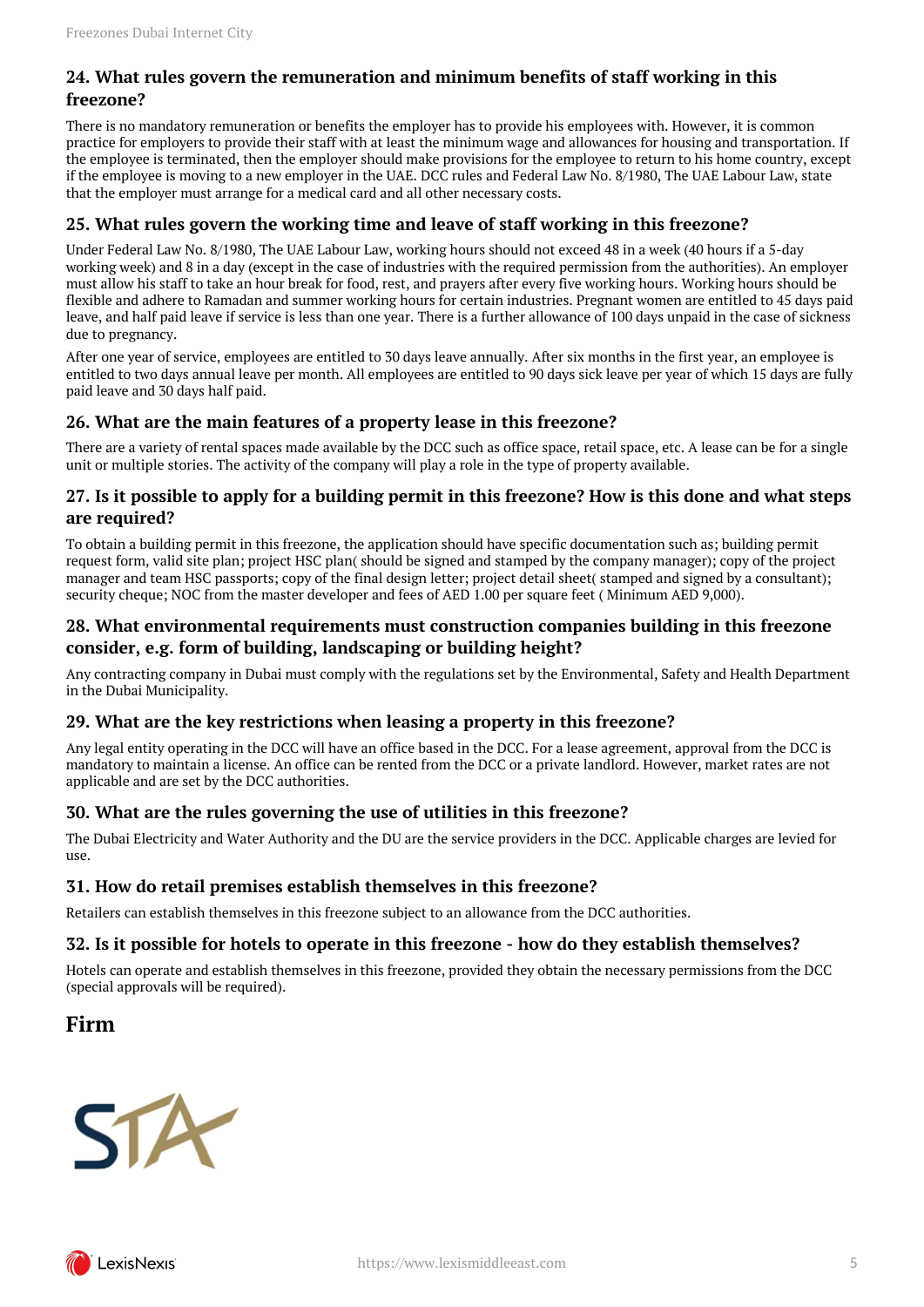Freezones Dubai Internet City

## **STA Law Firm**